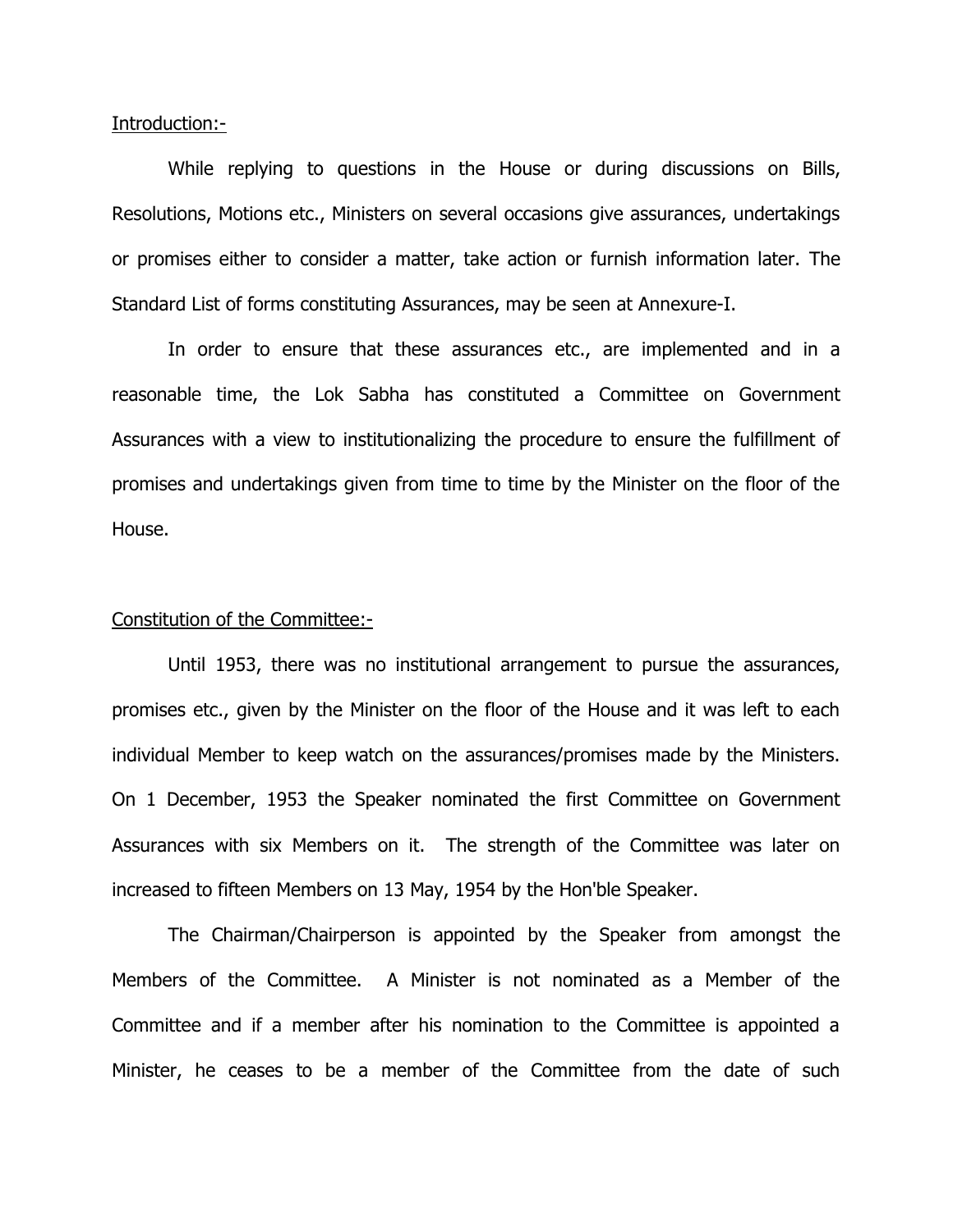appointment. The term of office of the members of the Committee shall not exceed one year from the date of its constitution. However, members can be renominated. If the Deputy Speaker is a Member of the Committee, he shall be appointed Chairman of the Committee.

### Functions of the Committee:-

The functions of the Committee on Government Assurances are to scrutinize the assurances, promises, undertakings etc., given by the Ministers, from time to time on the floor of the House and to report on:-

- (a) the extent to which such assurances, promises, undertakings etc., have been implemented; and
- (b) where implemented, whether such implementation has taken place within the minimum time necessary for the purpose.

### Working of the Committee:-

The Ministry of Parliamentary Affairs initially examines the Lok Sabha Debates and furnish to the Lok Sabha Secretariat Statements of assurances within a week of the dates to which they relate. The Lok Sabha Secretariat also independently examines the Lok Sabha debates to mark the replies/statements of the Ministers which constitute assurances. Both of them are later reconciled and the Ministries/Departments of Government of India are apprised of the assurances so culled out. The Committee has prescribed an outer limit of three months for the implementation of an assurance, to be calculated from the date of its being given in the House. However, if the Government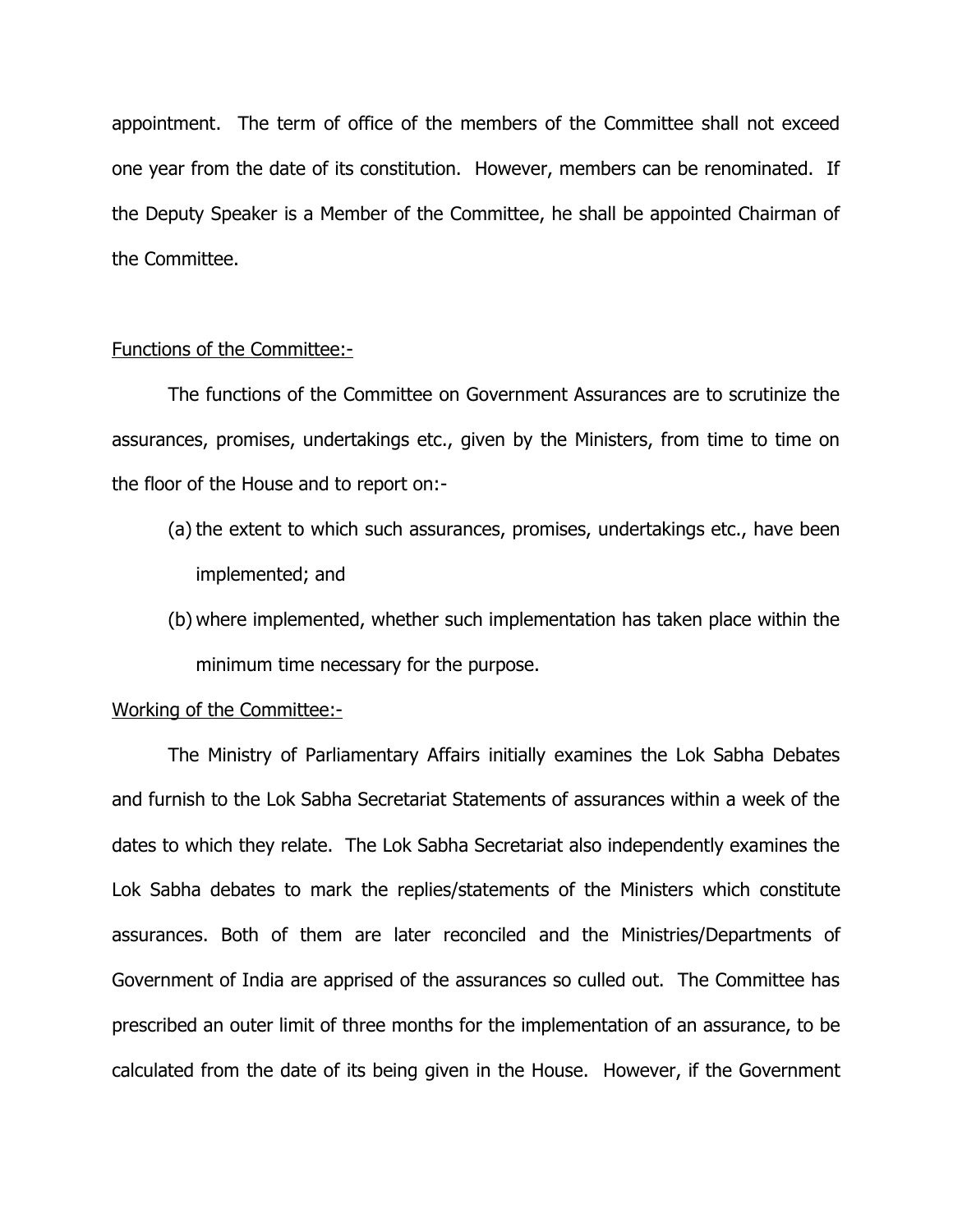foresees any genuine difficulty in implementing the assurance within the stipulated period, the Ministry concerned may submit to the Committee a request for extension of time as considered minimum for fulfillment of the assurance. Normally, the Committee accedes to such requests unless it finds the request to be unreasonable. If for any valid reason the Government finds that it is not feasible to implement an assurance given on the floor of the House, the Government have to approach the Committee and place the facts for its consideration. If the Committee agrees that it is not possible to implement the assurance, it may recommend dropping of the assurance in its reports presented to the House.

For fulfillment of assurances, various Ministries furnish implementation reports in the prescribed proforma to the Ministry of Parliamentary Affairs and endorse a copy thereof to the Lok Sabha Secretariat. The Minister of Parliamentary Affairs then lays on the Table of the Lok Sabha from time to time Statements showing action taken by the Government in the implementation of the assurances.

The Statements laid on the Table are examined by the Secretariat. Such of the assurances as do not appear to have been fully or satisfactorily implemented are placed before the Committee for its consideration. If necessary, the Committee may call the officers of the concerned Ministry to give oral evidence before them in regard to the action taken by the Government in the implementation of certain assurances.

During the course of examination, if the Committee feels that it is necessary to undertake an on the spot study tour to have first hand knowledge about the reasons for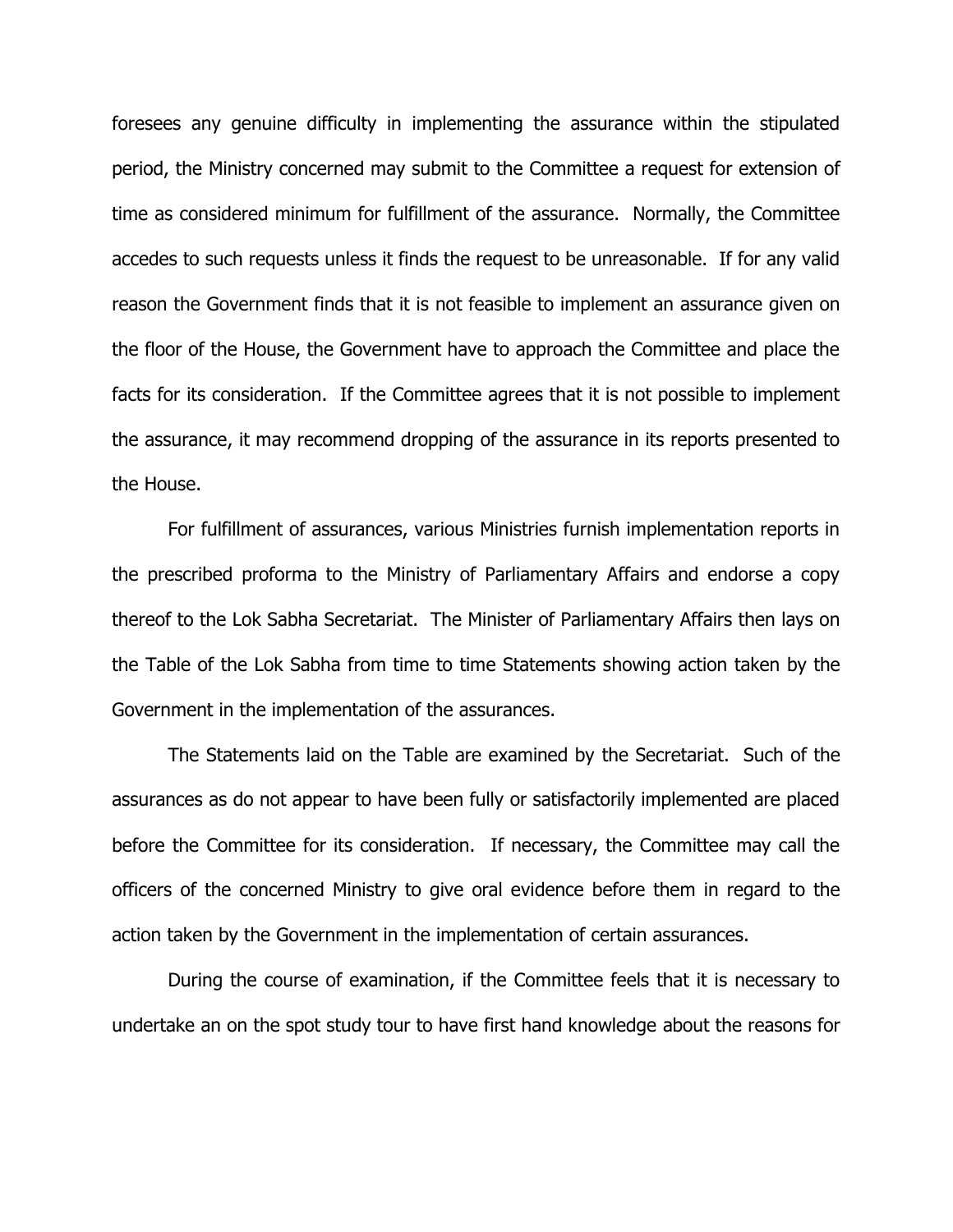delay in the implementation of an assurance, it may do so with the approval of the Speaker.

Thereafter, on the basis of the proceedings of the evidence and material furnished by the concerned Ministry as well as replies to the questionnaire(s) prepared by the Secretariat, the Committee on Government Assurances prepares a report and after approval of the Chairman/Chairperson, the same is circulated to the Members of the Committee and considered at a sitting held for the purpose. After the Report has been adopted by the Committee, the Chairman presents the report to the House.

### Status of Assurances after dissolution of the House

The assurance(s) do not lapse either on the dissolution or on the expiry of the term of the Lok Sabha. The assurances are pursued by Lok Sabha Secretariat as well as by the Ministry of Parliamentary Affairs until the assurance(s) are brought to logical end.

# List of Chairman/Chairperson of the Committee on Government Assurances from Ist Lok Sabha to 15th Lok Sabha

| Sl. No. Name of Chairman/Chairperson |                           | Lok Sabha    | From | <u>To</u> |
|--------------------------------------|---------------------------|--------------|------|-----------|
| 1.                                   | Smt. Sucheta Kripalani    | First        | 1953 | 1955      |
| 2.                                   | Shri K.S. Raghavachari    | First        | 1955 | 1957      |
| 3.                                   | Pandit Thakur Das Bhargav | Second       | 1957 | 1962      |
| 4.                                   | Shri R.R. Morarka         | <b>Third</b> | 1962 | 1964      |
| 5.                                   | Shri H. Siddananjappa     | <b>Third</b> | 1964 | 1966      |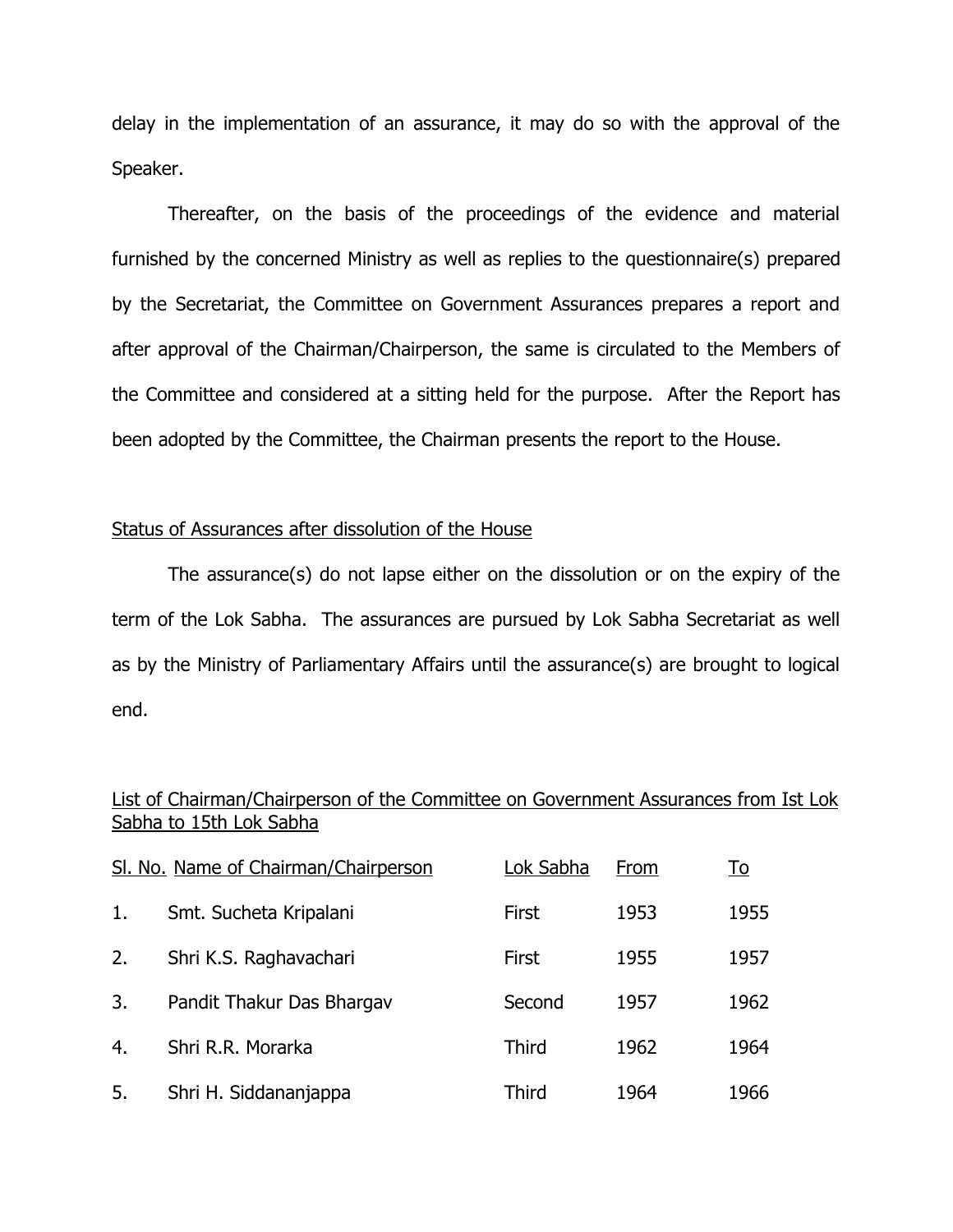| 6.  | Shri Atal Bihari Vajpayee   | Fourth                | 1966 | 1969      |
|-----|-----------------------------|-----------------------|------|-----------|
| 7.  | Shri K. Anbazhagan          | Fourth                | 1969 | 1971      |
| 8.  | Dr. G.S. Melkote            | Fifth                 | 1971 | 1974      |
| 9.  | Shri B.K. Daschowdhury      | Fifth                 | 1974 | 1976      |
| 10. | Shri Virbhadra Singh        | Fifth                 | 1976 | 1977      |
| 11. | Shri Yagya Datt Sharma      | Sixth                 | 1977 | 1979      |
| 12. | Shri Chandulal Chandrakar   | Seventh               | 1980 | 1980      |
| 13. | Shri Jagannath Rao          | Seventh               | 1980 | 1983      |
| 14. | Shri Sontosh Mohan Dev      | Seventh               | 1983 | 1985      |
| 15. | Shri B.K. Gadhvi            | Eighth                | 1985 | 1986      |
| 16. | Prof. Narain Chand Parashar | Eighth                | 1986 | 1990      |
| 17. | Prof. Vijay Kumar Malhotra  | Ninth                 | 1990 | 1991      |
| 18. | Dr. Laxminarain Pandey      | Tenth                 | 1991 | 1993      |
| 19. | Shri Basudeb Acharia        | Tenth                 | 1993 | 1996      |
| 20. | Shri E. Ahmed               | Eleventh &<br>Twelfth | 1996 | 1999      |
| 21. | Dr. S. Venugopal            | Thirteenth            | 1999 | 2004      |
| 22. | Shri Harin Pathak           | Fourteenth            | 2004 | 2009      |
| 23. | Smt. Maneka Gandhi          | Fifteenth             | 2009 | till date |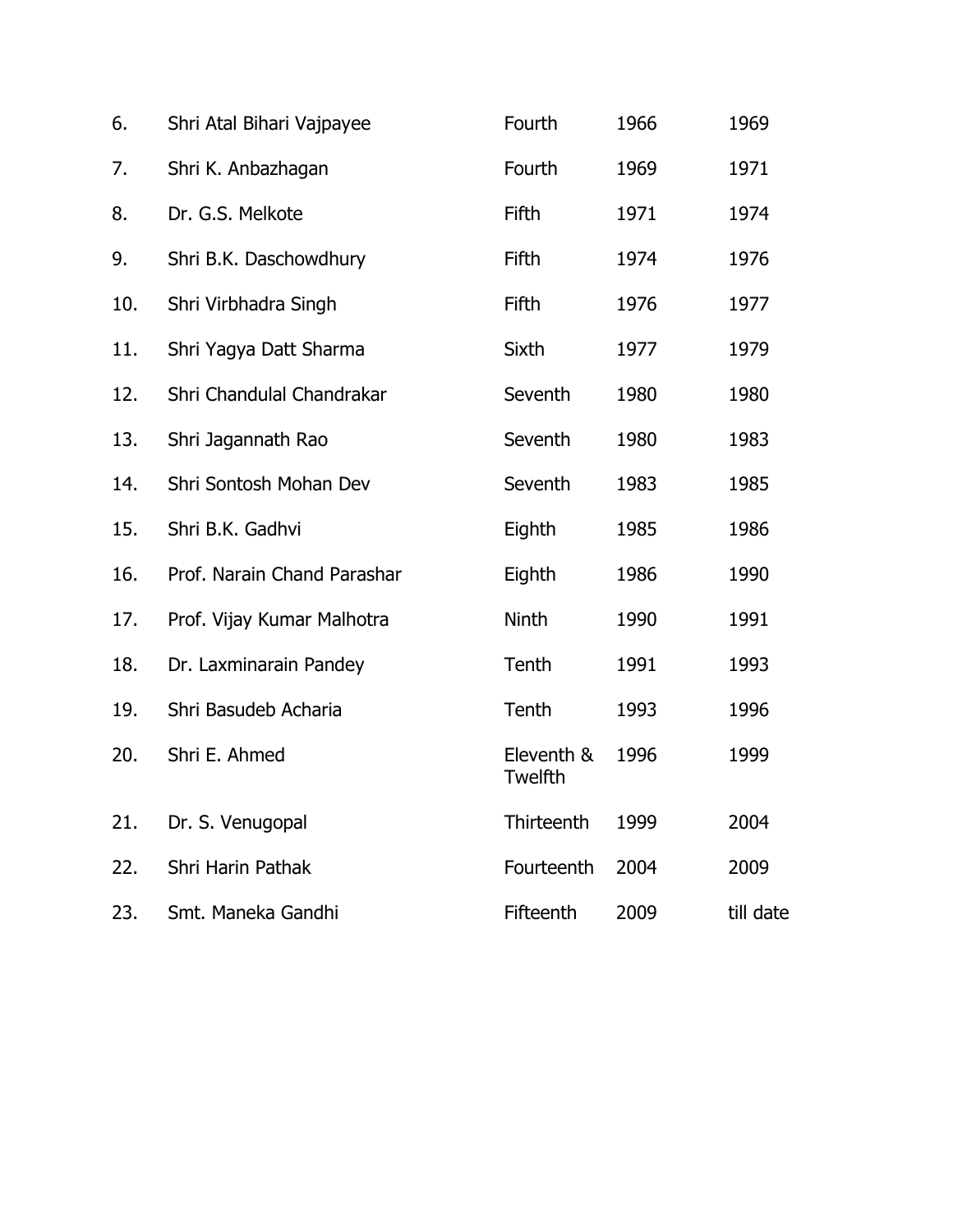# The Lok Sabha-wise break up on the number of Reports presented by the Committee since its inception

| Lok Sabha      | <b>Term</b>    | Number of Reports |
|----------------|----------------|-------------------|
| 1st Lok Sabha  | 1953-1957      | $\overline{4}$    |
| 2nd Lok Sabha  | 1957-1962      | $\overline{2}$    |
| 3rd Lok Sabha  | 1962-1966      | $\overline{4}$    |
| 4th Lok Sabha  | 1966-1971      | 10                |
| 5th Lok Sabha  | 1971-1977      | 18                |
| 6th Lok Sabha  | 1977-1979      | $\overline{4}$    |
| 7th Lok Sabha  | 1980-1985      | 10                |
| 8th Lok Sabha  | 1985-1990      | 22                |
| 9th Lok Sabha  | 1990-1991      | 11                |
| 10th Lok Sabha | 1991-1996      | 39                |
| 11th Lok Sabha | 1996-1997      | 3                 |
| 12th Lok Sabha | 1998-1999      | $\overline{4}$    |
| 13th Lok Sabha | 1999-2004      | 15                |
| 14th Lok Sabha | 2004-2009      | 26                |
| 15th Lok Sabha | 2009-till date | $18*$             |
|                |                |                   |

\*Upto 8th Session of 15th Lok Sabha.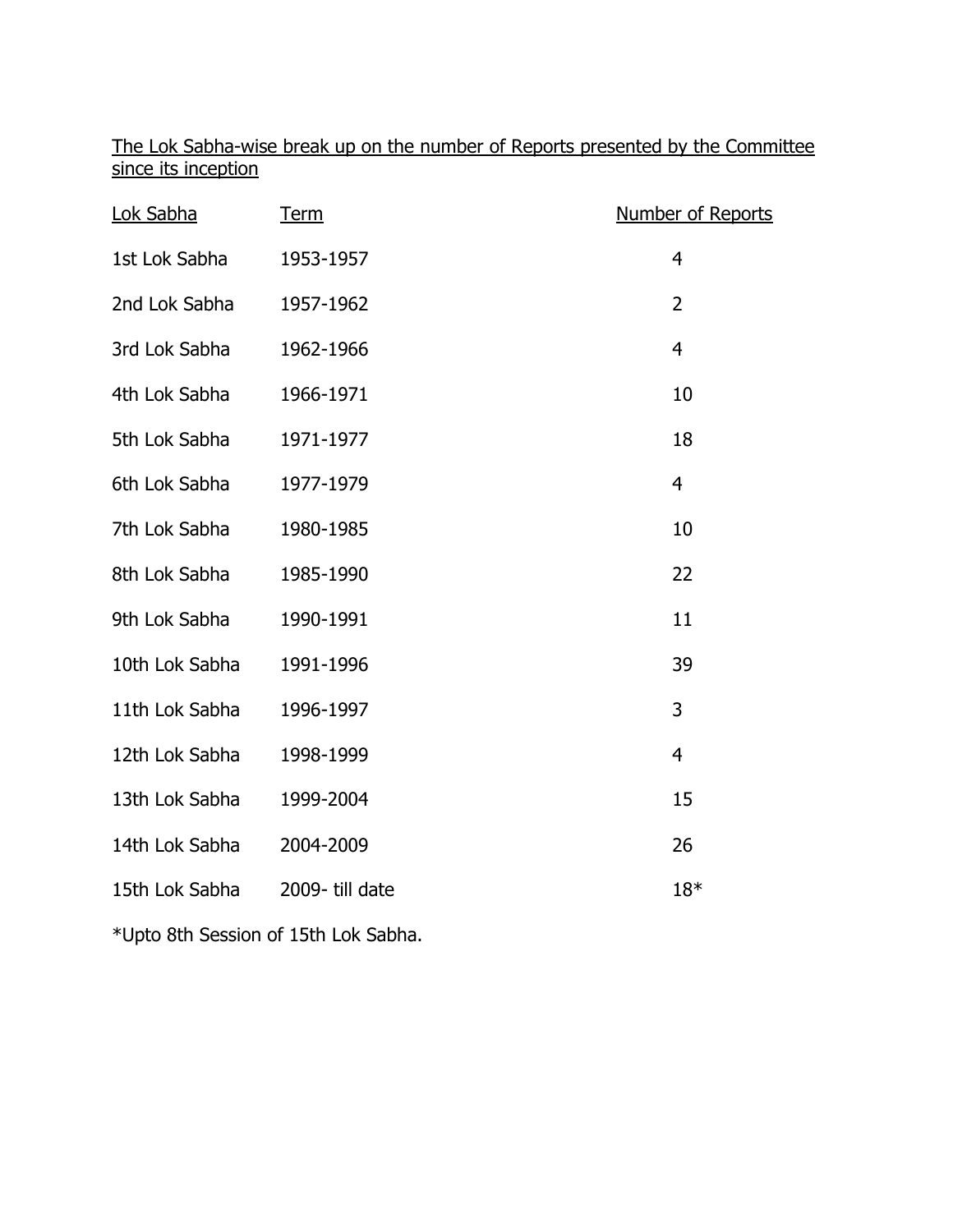## **ANNEXURE-I**

## **STANDARD LIST OF FORMS CONSTITUTING ASSURANCES**

*(As approved by the Committee on Government Assurances of the Lok Sabha at its sitting held on 9.4.1954 and appended to the First Report of the Committee)*

- 1. The matter is under consideration.
- 2. I shall look into it.
- 3. Enquiries are being made.
- 4. I shall inform the Hon'ble Member.
- 5. This is primarily the concern of State Government but I shall look into it.
- 6. I shall write to the State Governments.
- 7. I assure the House all suggestions by Hon'ble Member will be carefully considered.
- 8. I shall study the conditions on the spot during my tour.
- 9. I shall consider the matter.

\_\_\_\_\_\_\_\_\_\_\_\_\_\_ .

- 10. I will consider it.
- 11. I will suggest to State Governments.
- 12. We will put the matter in the shape of a resolution.
- 13. I shall see what can be done about it.
- 14. I will look into the matter before I can say anything.
- 15. The suggestion will be taken into consideration.
- 16. The matter will be considered at the The conference to be held on
- 17. The matter is still under examination and if anything is required to be done, it will certainly be done.
- 18. The matter will be taken up with the Government of \_\_\_\_\_\_\_\_\_\_\_\_\_\_\_\_\_\_\_\_\_\_\_\_\_
- 19. I have no information; but I am prepared to look into the matter.
- 20. Efforts are being made to collect the necessary data.
- 21. The suggestions made will be borne in mind while framing the rules.
- 22. If the Hon'ble Member so desires, I can issue further instructions.
- 23. Copy of the report, when finalised, will be placed in the Parliament Library.
- 24. I shall supply it to Hon'ble Member.
- 25. I think it can be done.
- 26. If the Hon'ble Members' allegation is true, I shall certainly have the matter gone into.